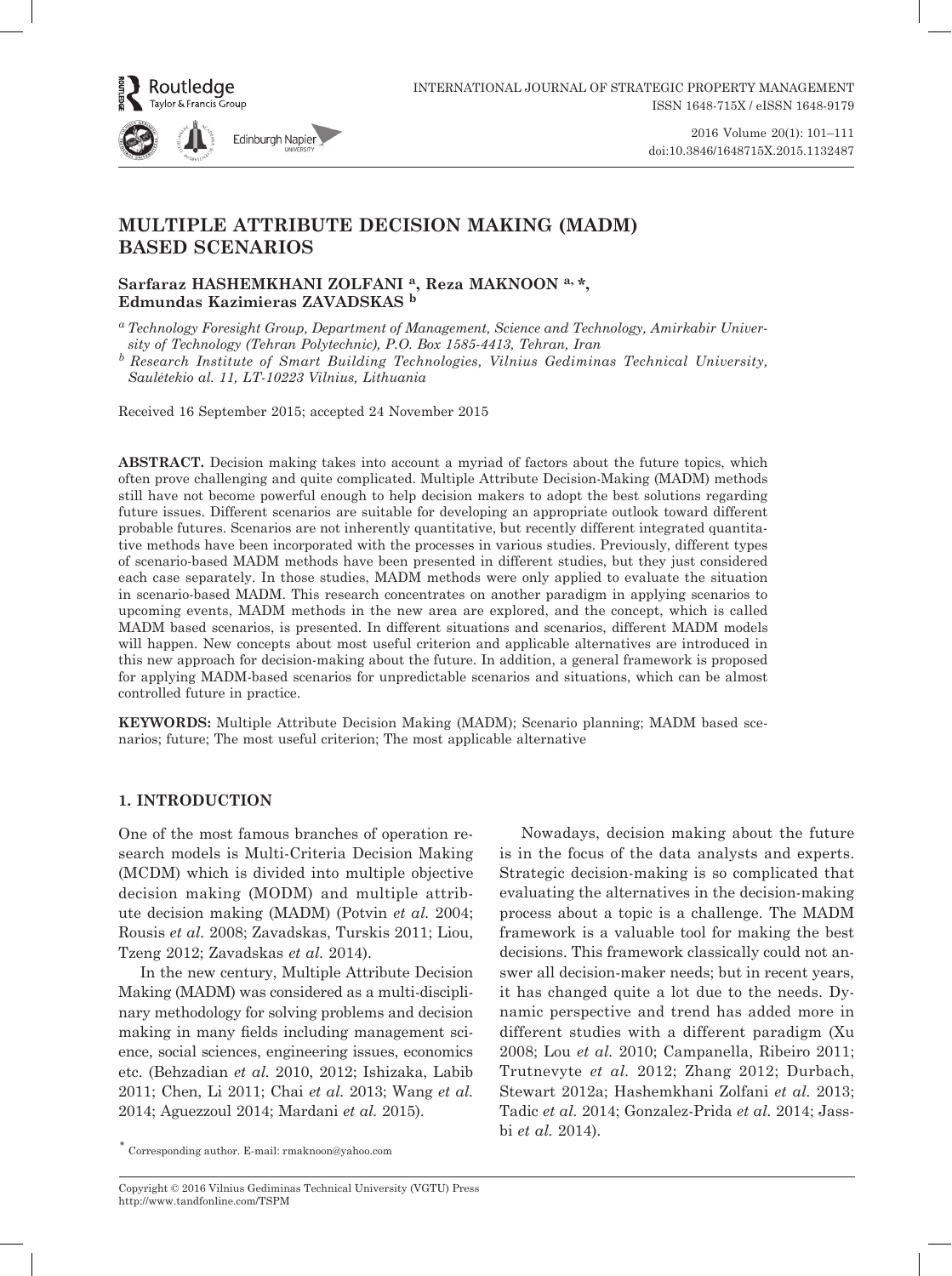Scenario planning is considered a useful tool in the strategic management and future study fields for long-term planning and decision-making (Bradfield *et al.* 2005; Stelzer *et al.* 2015). In general, scenarios are valuable and useful for exploring the future and for strategic decision-making. Although scenarios are powerful, they are not quantitative, and this is one of the disadvantages of scenarios in practice.

Multiple Attribute Decision Analysis (MADM) and Scenario Planning are two consequential methodologies in the management science field (Stewart *et al.* 2013). Different situations result in different scenarios that will probably happen. In these situations, MADM methods cannot be as effective. In the next section, more explanations will be provided in terms of applying both MADM methods and scenarios altogether. In previous studies, scholars have tried to evaluate scenarios based on MADM methods.

Briefly, this research is designed based on a new paradigm in decision-making about future topics. MADM based scenarios will be introduced in this study. MADM based scenarios have a big difference in comparison to "Scenarios-based MADM" and that is the general perspective of this new approach. In the decision making about future issues, same MADM models should exist due to a number of scenarios. The most effective criterion and applicable alternative will be introduced as a key part of MADM-based scenarios. The last part of MADM-based scenarios is presenting a logical solving framework for decision making based on unpredictable scenarios (wild-card scenarios).

### **2. LITERATURE REVIEW**

In this section, all past-related significant studies about the combination of the MADM methodology and scenario planning and other quantitative methodologies with scenario planning are presented as follow.

### **2.1. MADM and scenario planning**

This study considers different projects, and for each of them, two scenarios are generated. The priority of each project is evaluated based on MADM and scenario planning concept.

Browne *et al.* (2010) presented a new perspective in evaluating scenarios and policies according to the MCDA framework. Scenarios were assessed generally, and the best scenario was selected among other scenarios. Supriyasilp *et al.* (2009) applied MCDA framework in hydropower development priorities.

Durbach and Stewart (2012b) focused on the analysis of scenarios with a general MADM framework and integrated fuzzy numbers. This research tried to consider more uncertainties in developing the model. Petit and Fraser (2012) worked on selecting the best energy-delivery system for hand-held stop drilling. They evaluated different scenarios for this aim and applied AHP as the methodology in the study.

Ribeiro *et al.* (2013) created a specialized MCDA model for evaluating future scenarios for the power generation sector in Portugal. Like authors of other previous studies, they considered some criteria for assessing scenarios based on the MCDA general framework. In this, research optimization models were applied in generating scenarios. Marzouk *et al.* (2013) concentrated on a feasibility study of projects based on Simos' procedure and the MADM framework. Construction projects considered as the case of study and different scenarios considered as the alternatives. The Weighted-Sum Model (WSM) was applied in this research.

Ram and Montibeller (2013) also worked on evaluating scenarios based on Multiple Criteria Decision Analysis (MCDA). The paper proposed scenario-based MCDA methods to identify robust choices. In addition, that research applied the MCDA framework to evaluate each scenario and checked the consistency for each scenario. Stewart *et al.* (2013) reviewed previous studies about scenario planning and MCDM together. Furthermore, some extensions added through the research article. For instance, meta-criteria were introduced as a combination between scenarios and primary criteria. In the new extension, each criterion can be examined in a different context of scenarios.

Chung and Kim (2014) considered fuzzy logic for evaluating the future. A decision-making method under complete uncertainty (DMCU) was used with fuzzy TOPSIS for robust final ranking. Different decades as separate scenarios for the future of climate changing were considered in the study. Results of TOPSIS and fuzzy TOPSIS were compared together for a greater reliability of results. Sawicka and Zak (2014) proposed a new approach to evaluating scenarios. A traditional MADM method ELECTRE III was combined with Bayes classifier to develop a new stochastic MCDM/A procedure. All scenarios were assessed based on this new approach and, eventually, they were ranked.

Štreimikiene *et al.* (2016) evaluated different scenarios about electricity generation technologies with a hybrid MADM model. AHP-ARAS was applied as the methodology of the research, and five different scenarios were analysed with the hybrid model.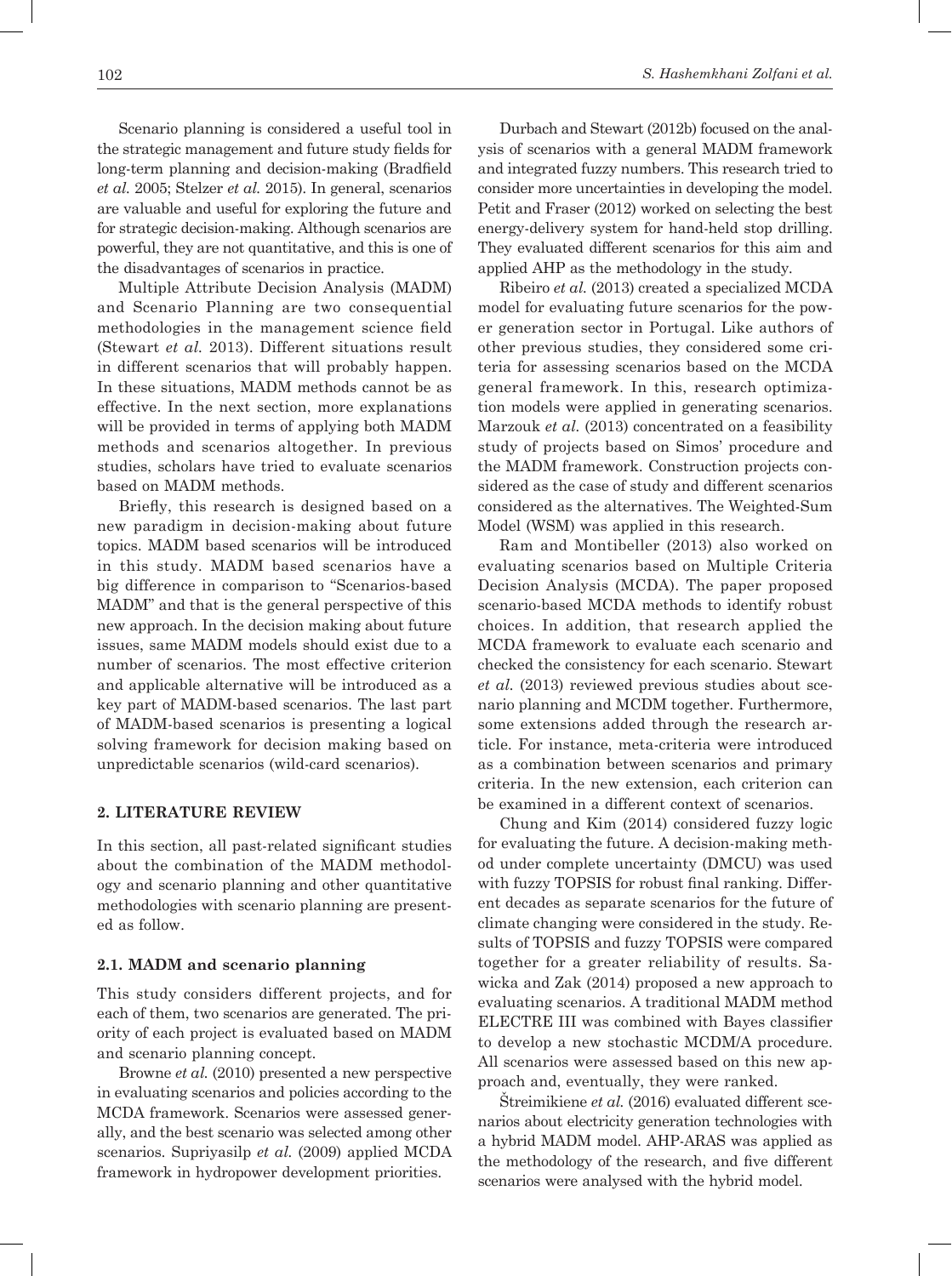# **2.2. Other quantitative methodologies and scenario planning**

Durbach and Stewart (2003) developed a model for scenario planning used in decision making under uncertainty. They worked on the integration of goal programming and scenario planning with an emphasis on conflict among criteria.

Weng *et al.* (2010) considered MCDM and scenarios together. In this research article, multiple objectives were measured for generating scenarios and, finally, the MCDM general model was applied in evaluating the created scenarios. The proposed model of this research was called an integrated scenario-based multi-criteria decision support system.

Liu *et al.* (2015a) investigated the scenario analysis for the urban transport of passengers in terms of energy consumption. In the stated research system, the dynamic approach was applied for the analysis of generated scenarios. All scenarios in the research were policy-based scenarios and the system-dynamic approach played a proper role in the decision-making process. Liu *et al.* (2015b) researched the scenario analysis for energy consumption in the 2020 vision and for China. The system dynamic model was applied in that study, and policy scenarios about emissions target were assessed.

Fasanghari *et al.* (2015) investigated the Data Envelopment Analysis (DEA) for scenario analysis. In this study, different strategies (actions) were considered as different decision-making units. P-robust group DEA and fuzzy credibility constrained programming DEA were applied.

### **3. METHODOLOGICAL APPROACH**

In previous analyses, MADM structures were considered as a part of scenarios' structures. This research is considered to use scenarios as a minor part of the decision-making process. MADM structure should also be a major part of the process. Undoubtedly, the performance of the MADM framework will be changing in different periods. Formerly, MADM was considered only for a specific time or duration of time in a stable environment and situation. However, in reality, situations are constantly changing, and MADM models need to be considered dynamically to answer the existing needs. Making a decision about the dynamic future is a complicated issue in management science and strategic management perspectives. Nowadays, a new MADM model is needed to play this role in the decision science field.

Scenario planning is a useful methodology in strategic management and studies on futures,

which has an explorative perspective. Scenarios provide appropriate points of view to consider all aspects of a decision-making topic. Scenario planning is generally qualitative and does not have a quantitative aspect.

Scenario planning and MCDM have been considered jointly by different researchers (Durbach, Stewart 2012a; Stewart 2005: chap. 11; Stewart *et al.* 2013; Durbach 2014). This research is quite different in its methodology. Considering different periods of time and situations in a special type of a multipleattribute decision-making process is especially complicated. How should a decision in a dynamic and uncertain situation be answered? Is it possible to make a better decision with different scenarios with the MADM framework? If so, what strategies are best in applying said methods and principles?

This research will answer these questions, and the process of MADM-based scenarios is illustrated in Figure 1.



Fig. 1. The process of MADM-based scenarios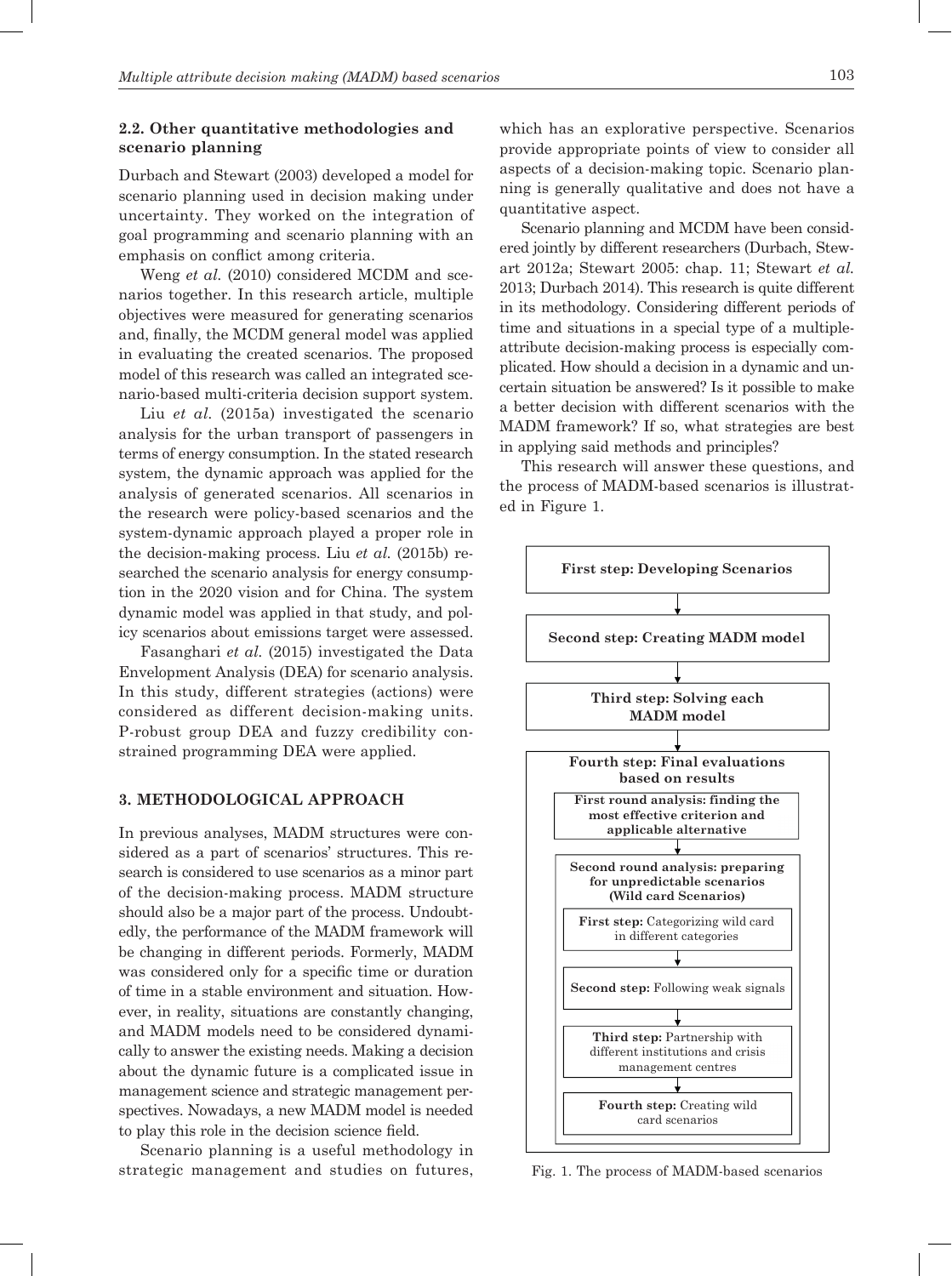### **4. ILLUSTRATIVE EXAMPLE**

In this section, the new methodology will be examined with an example. Scenarios based on Multiple Attribute Decision Making is a new paradigm in decision-making, which is presented as a sub-field of MCDM, in general. The main difference between scenarios based on Multiple Attribute Decision Making (MADM) and scenario-based MADM is in the type of perspective behind this new paradigm that can be completely useful in decision making about topics and their future. This difference will show how different scenarios can make a difference meaning in MADM field and MADM methods.

Undoubtedly, in different scenarios issues cannot be fixed. Altered scenarios have different aspects, which can make a model. Criteria and alternatives will be changed due to different environments, situations, and scenarios. A challenge, which should be considered in solving these kinds of problems, is the way of thinking and solving the problem. Development of a framework for making a better decision in MADM-based scenarios needs to be analysed well. To achieve this goal, a powerful framework is developed in this research, which will be explained in more detail.

Making of an appropriate conclusion is considered as the best output for MADM-based scenarios. It is especially important when decision makers want to take the best decision about a vision of the future.

### **4.1. Presenting methodology based on an example**

An example is established considering different aspects, which can happen in a real case. Next, it is described based on Figure 1.

# **4.1.1. First step: developing scenarios**

Scenarios can be created based on different approaches and methodologies. In this research, the type of scenarios was not considered because the MADM approach is regarded as the core of the research and scenarios of all types can be helpful in the research process. In general, different situations can be considered as scenarios instead of developing scenarios. Hence, as an example, three different situations or scenarios are considered in this step. An MADM model should be considered for each situation or scenario, and finally, a general schematic form of MADM-based scenario is presented.

### **4.1.2. Second step: creating the MADM model**

Due to each situation and scenario, evaluation can be very different. Alternatives and criteria can be

dynamically changed according to different scenarios and situation. It can be concluded that each MADM model based on different scenarios can be a unique model with different alternatives and criteria. Different MADM methods can be applied in this section, and it does not have a direct impact on the structure of this study. Eventually, a decision-making matrix for each MADM model should be created based on the selected MADM method.

This research tries to illustrate all different probable situations. For this aim, scenarios are defined very dynamically in terms of criteria and alternatives. In each situation, the number, weights and definitions of criteria can be different. In addition, the situation for alternatives can be dynamically different. Alternatives can be evaluated differently due to different scenarios and situations. Therefore, this perspective to a topic is closer to real cases in comparison to previous classic perspectives in solving problems.

This section presents three scenarios, which are the general framework of studies on futures. Information about alternatives and criteria is presented in practice and tables. The decision matrix for each scenario is presented below:

## **Scenario 1:**

Four alternatives are considered for this scenario. In addition, five criteria with different weights are again considered for this scenario. All information about the first scenario is shown in Table 1. For two other scenarios, the situation is different in a dynamic situation.

| Scenario 1          | $C_{1}$ | $C_2$ | $C_3$ | $C_4$ | $C_{5}$ |
|---------------------|---------|-------|-------|-------|---------|
|                     | 0.25    | 0.2   | 0.3   | 0.15  | 0.1     |
|                     | Min     | Max   | Max   | Max   | Min     |
| $A_1$               |         | 5     | 5     | 6     | 5       |
| $A_{2}$             |         | 8     |       | 8     |         |
| $\mathrm{A}^{}_{3}$ | 6       |       |       |       | 8       |
|                     | 5       |       | 5     |       | 6       |

Table 1. Decision-making matrix for the first scenario

#### **Scenario 2:**

In this scenario, some changes happened. There are five alternatives in this scenario because there are more alternatives for this situation to be selected. Alternative 3 in the first scenario is not suitable enough to consider again as a probable alternative to be taken as a good solution in the decision-making process. In addition, six criteria are considered in this scenario. Some more changes also occurred in this scenario. Both criteria 2 and 4 are not mentioned in this scenario because they are not critical to consider as probable criteria for making the de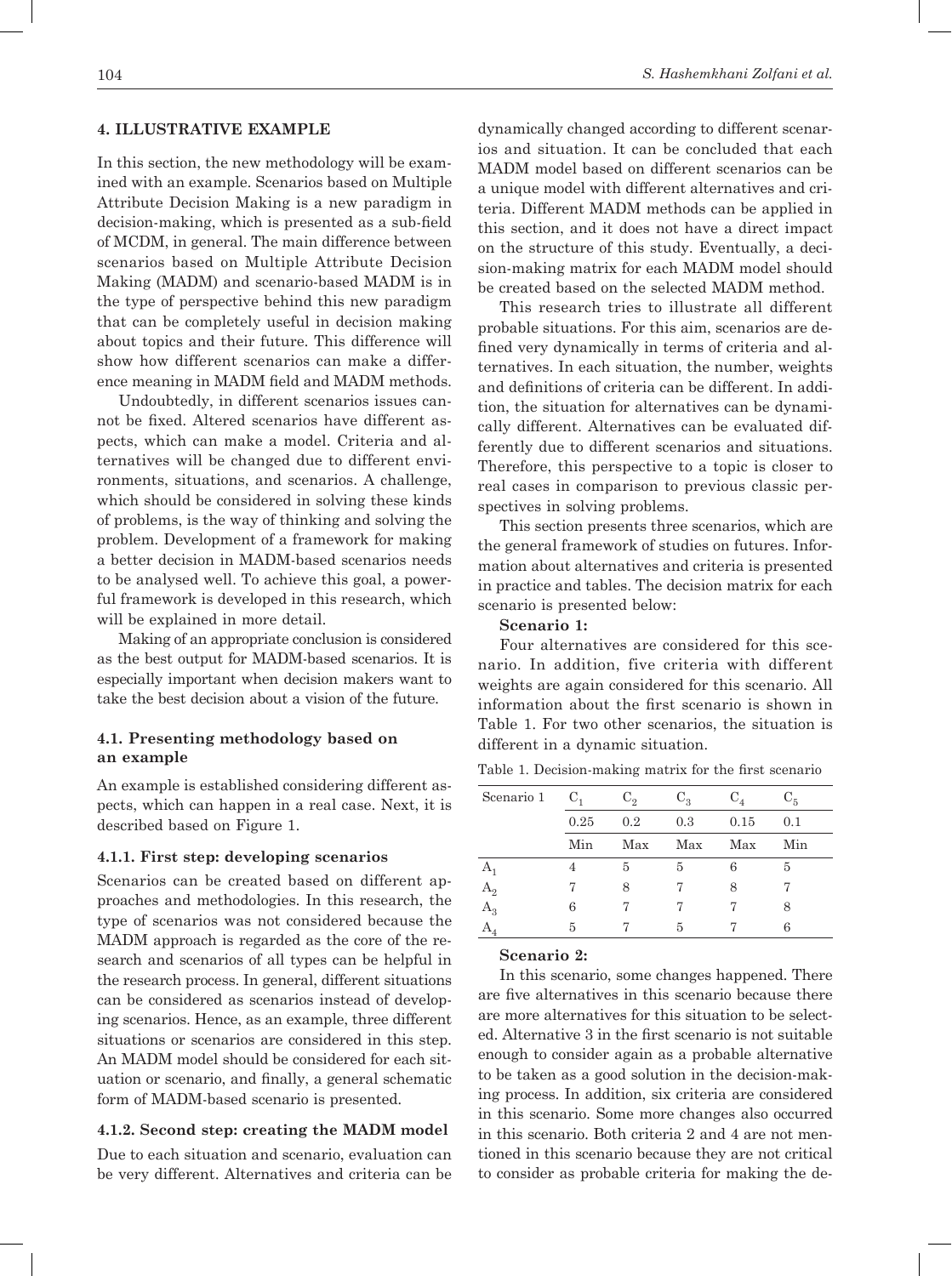cision procedure. Hence, criteria 7 and 8 are added to the Table 2. In addition, weights of criteria are changed depending on their importance in the newer scenario. All needed information about the decision matrix of scenario 2 is presented in Table 2.

Table 2. Decision-making matrix for the second scenario

| Scenario 2 | $C_1$ | $C_7$ | $C_3$ | $C_8$ | $C_5$ | $C_6$ |
|------------|-------|-------|-------|-------|-------|-------|
|            | 0.2   | 0.15  | 0.15  | 0.1   | 0.2   | 0.2   |
|            | Min   | Max   | Min   | Max   | Min   | Max   |
| А,         | 5     | 6     | 5     | 6     | 5     |       |
| $A_{2}$    | 8     | 6     |       |       |       |       |
| $A_6$      |       |       | 6     |       |       |       |
| $A_4$      | 5     | 8     | 8     | 7     | 5     | 8     |
| $A_5$      | 6     |       |       |       | 6     | 8     |

**Scenario 3:**

In the last scenario, there are four alternatives, where a new alternative is considered as a potential alternative to the decision-making process. Also, just four criteria among previous criteria are considered as appropriate criteria for decision making in this scenario. Finally, weights of criteria have considered dynamically according to probable needs. More information about scenario 3 is demonstrated in Table 3.

Table 3. Decision-making matrix for the third scenario

| Scenario 3 | C <sub>1</sub> | $C_2$ | $C_{5}$ | $C_8$ |
|------------|----------------|-------|---------|-------|
|            | 0.2            | 0.25  | 0.3     | 0.25  |
|            | Min            | Max   | Min     | Max   |
| $A_7$      | 4              | 6     |         |       |
| $A_2$      |                |       |         |       |
| $A_4$      | 5              |       | 5       | 6     |
| $A_6$      | 6              |       |         |       |

### **4.1.3. Third step: solving each MADM model**

Each model should be calculated in this step. The calculation should be done based on the selected methodology. All scenarios and situations should be considered just based on one selected MADM method. In this study, WASPAS is selected for evaluating MADM models based on different scenarios. WASPAS is established based on Weighted Sum Model (WSM) and Weighted Product Model (WPM). Zavadskas *et al.* (2012) presented this methodology as a developed methodology with better accuracy in calculations and results. WASPAS as a new methodology in MADM methods has been recently applied in different fields such as:

– Civil and environmental engineering (Bagočius *et al.* 2014a,b; Zavadskas *et al.* 2013b; Dejus, Antucheviciene 2013; Šiožinytė, Antuchevicienė 2013; Bitarafan *et al.* 2014).

- Managerial decisions (Hashemkhani Zolfani *et al.* 2013; Chakraborty, Zavadskas 2014).
- Developing methodologies (Zavadskas *et al.* 2013a; Hashemkhani Zolfani *et al.* 2015).

All steps of the WASPAS methodology are as follow:

1. Normalized decision-making matrix based on:

$$
\overline{x}_{ij} = \frac{x_{ij}}{opt_i x_{ij}} \text{ , where } i = \overline{1, m}; \ j = \overline{1, n} \tag{1}
$$

If opt value is max:

$$
\overline{x}_{ij} = \frac{opt_i x_{ij}}{x_{ij}}, \text{ where: } i = \overline{1, m}; j = \overline{1, n};
$$
 (2)

If opt value is min:

2. Calculating WASPAS weighted and normalized decision-making matrix for the summarizing part:

$$
x_{ij,sum} = \overline{x}_{ij}, q_j, \text{ where: } i = \overline{1,m}; j = \overline{1,n}; \tag{3}
$$

3. Calculating WASPAS weighted and normalized decision-making matrix for the multiplication part:

$$
\overline{x}_{ij, mult} = \overline{x}_{ij}^{qj}, \text{ where: } i = \overline{1, m}; j = \overline{1, n}; (4)
$$

4. The final calculation for evaluating and prioritizing alternatives based on:

$$
WPS_i = 0.5 \sum_{j=1}^{n} \overline{Xi}_{ij, sum} + 0.5 \prod_{j=1}^{n} \overline{Xi}_{ij, mult,
$$
  
where  $i = \overline{1, m}; j = \overline{1, n}.$  (5)

**4.1.3.1. WASPAS results**

Scenarios and alternatives will be evaluated in this section. During the first step, decision-making matrixes based on three scenarios were established. Decision-making matrixes are shown in Tables 4–7. Each scenario is considered separately in this level and methodology can be done based on the classic methodology of WASPAS.

Table 4. Normalized decision-making matrix for the first scenario

| Scenario 1     | $C_{1}$ | $C_2$ | $C_{\mathcal{R}}$ | $C_{\Lambda}$ | $C_{5}$ |
|----------------|---------|-------|-------------------|---------------|---------|
|                | 0.25    | 0.2   | 0.3               | 0.15          | 0.1     |
|                | Min     | Max   | Max               | Max           | Min     |
| $A_1$          | 1.000   | 0.625 | 0.714             | 0.750         | 1.000   |
| $A_2$          | 0.571   | 1.000 | 1.000             | 1.000         | 0.714   |
| $A_3$          | 0.667   | 0.875 | 1.000             | 0.875         | 0.625   |
| $\rm A^{}_{4}$ | 0.800   | 0.875 | 0.714             | 0.875         | 0.833   |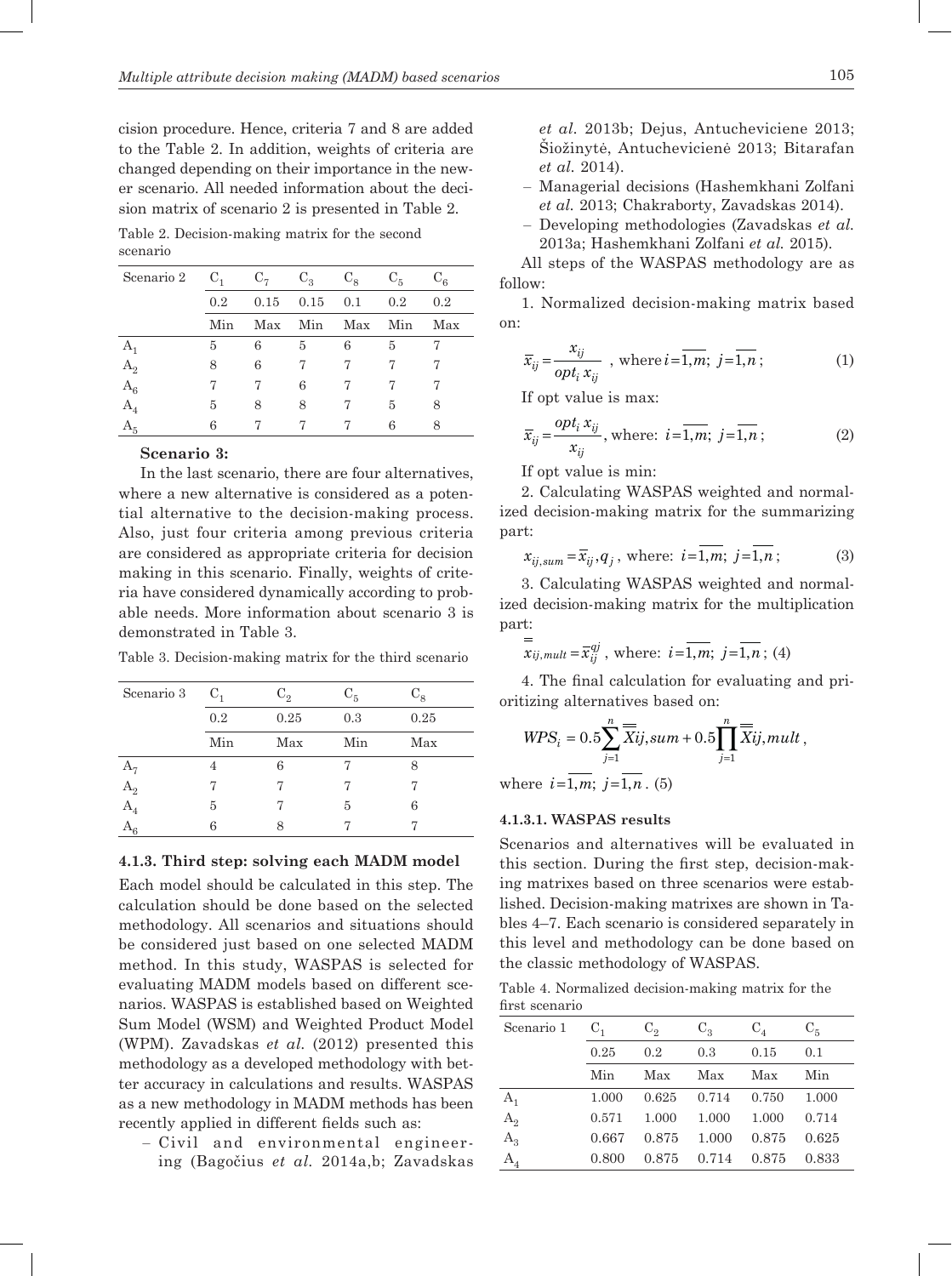Scenario 2  $C_1$   $C_7$   $C_3$   $C_8$   $C_5$   $C_6$ 0.2 0.15 0.15 0.1 0.2 0.2 Min Max Min Max Min Max  $A<sub>1</sub>$  1.000 0.750 1.000 0.857 1.000 0.875  $A_2$  0.625 0.750 0.714 1.000 0.714 0.875  $A_6$  0.714 0.875 0.833 1.000 0.714 0.875  $A_4$  1.000 1.000 0.625 1.000 1.000 1.000  $A_5$  0.833 0.875 0.714 1.000 0.833 1.000

Table 5. Normalized decision-making matrix for the second scenario

Table 6. Normalized decision-making matrix for the third scenario

| Scenario 3  | $C_1$ | $C_{2}$ | $C_{5}$ | $C_8$ |
|-------------|-------|---------|---------|-------|
|             | 0.2   | 0.25    | 0.3     | 0.25  |
|             | Min   | Max     | Min     | Max   |
| $A_7$       | 1.000 | 0.750   | 0.714   | 1.000 |
| $A_2$       | 0.571 | 0.875   | 0.714   | 0.875 |
| $A_4$       | 0.800 | 0.875   | 1.000   | 0.750 |
| $\rm A_{6}$ | 0.667 | 1.000   | 0.714   | 0.875 |

In this part, decision-making matrixes are normalized for WASPAS methodology. Tables 7–9 illustrate the weighted and normalized matrix for the summarizing part. The multiplication part is be presented next.

Table 7. Weighted and normalized decision-making matrix for the summarizing part (first scenario)

| Scenario 1     | $C_{1}$ | $C_{2}$                                 | $C_{\circ}$ | $C_{\Lambda}$ | $C_{\kappa}$ |
|----------------|---------|-----------------------------------------|-------------|---------------|--------------|
| $A_1$          |         | $0.250$ $0.125$ $0.214$ $0.113$ $0.100$ |             |               |              |
| A <sub>2</sub> |         | $0.143$ $0.200$ $0.300$ $0.150$ $0.071$ |             |               |              |
| $A_3$          |         | $0.167$ $0.175$ $0.300$ $0.131$ $0.063$ |             |               |              |
| $A_4$          |         | $0.200$ $0.175$ $0.214$ $0.131$ $0.083$ |             |               |              |

Table 8. Weighted and normalized decision-making matrix for the summarizing part (second scenario)

| Scenario 2 $C_1$ $C_7$ $C_3$ |                                                 | $C_8$ | $C_{5}$ | $C_e$ |
|------------------------------|-------------------------------------------------|-------|---------|-------|
| $A_1$                        | $0.200$ $0.113$ $0.150$ $0.086$ $0.200$ $0.175$ |       |         |       |
| $A_2$                        | $0.125$ $0.113$ $0.107$ $0.100$ $0.143$ $0.175$ |       |         |       |
| $A_6$                        | 0.143 0.131 0.125 0.100 0.143 0.175             |       |         |       |
| $A_4$                        | $0.200$ $0.150$ $0.094$ $0.100$ $0.200$ $0.200$ |       |         |       |
| $A_5$                        | $0.167$ $0.131$ $0.107$ $0.100$ $0.167$ $0.200$ |       |         |       |

Table 9. Weighted and normalized decision-making matrix for the summarizing part (third scenario)

| Scenario 3   | С,    | $C_{2}$ | C <sub>5</sub> | $C_{8}$ |  |
|--------------|-------|---------|----------------|---------|--|
| $\rm A_7$    | 0.200 | 0.188   | 0.214          | 0.250   |  |
| $A_2$        | 0.114 | 0.219   | 0.214          | 0.219   |  |
| $\rm A^{}_4$ | 0.160 | 0.219   | 0.300          | 0.188   |  |
| $A_6$        | 0.133 | 0.250   | 0.214          | 0.219   |  |
|              |       |         |                |         |  |

Weighted and normalized matrixes for the multiplication part are illustrated according to the third section of the WASPAS methodology in Tables 10–12.

Table 10. Weighted and normalized decision-making matrix for the multiplication part (first scenario)

| Scenario 1 $C_1$ |       | $C_{\Omega}$ | $C_{\mathcal{D}}$ | $C_{\Lambda}$ | $C_{\kappa}$ |
|------------------|-------|--------------|-------------------|---------------|--------------|
| $A_1$            | 1.000 | 0.910        | 0.904             | 0.958         | 1.000        |
| $A_{2}$          | 0.869 | 1.000        | 1.000             | 1.000         | 0.967        |
| $A_3$            | 0.904 | 0.974        | 1.000             | 0.980         | 0.954        |
| A <sub>4</sub>   | 0.946 | 0.974        | 0.904             | 0.980         | 0.982        |

Table 11. Weighted and normalized decision-making matrix for the multiplication part (second scenario)

| Scenario 2 $C_1$ $C_7$ $C_3$ $C_8$ $C_5$ |  |                                          | $C_{\mathcal{C}}$ |
|------------------------------------------|--|------------------------------------------|-------------------|
| $A_1$                                    |  | 1.000  0.958  1.000  0.985  1.000  0.974 |                   |
| $A_2$                                    |  | 0.910 0.958 0.951 1.000 0.935 0.974      |                   |
| $A_6$                                    |  | 0.935 0.980 0.973 1.000 0.935 0.974      |                   |
| $A_4$                                    |  | 1.000 1.000 0.932 1.000 1.000 1.000      |                   |
| $A_5$                                    |  | 0.964 0.980 0.951 1.000 0.964 1.000      |                   |

Table 12. Weighted and normalized decision-making matrix for the multiplication part (third scenario)

| Scenario 3                 | $C_{1}$ | $C_{2}$ | $C_{5}$ | $C_8$ |
|----------------------------|---------|---------|---------|-------|
| $\rm A_7$                  | 1.000   | 0.931   | 0.904   | 1.000 |
| $\rm A^{}_{2}$             | 0.894   | 0.967   | 0.904   | 0.967 |
| $\rm A^{}_4$               | 0.956   | 0.967   | 1.000   | 0.931 |
| ${\rm A}^{\vphantom{*}}_6$ | 0.922   | 1.000   | 0.904   | 0.967 |

The last part is about final evaluating and ranking of the alternatives. All three scenarios and alternatives are shown in Table 13. The information about scenarios is separated but presented just in one table. Table 13 presents the general view of the scenarios.

Table 13. Results-based scenarios

| Scenarios  | Alter-<br>na-<br>tives | N<br>$\sum_{i} \overline{\overline{x}}_{ij}$<br>0.5<br>$J=1$ | $\boldsymbol{n}$<br>$\bar{\bar{x}}_{ij}$<br>$0.5\,$<br>$j=1$ | WSP <sub>i</sub> | Rank-<br>ing   |
|------------|------------------------|--------------------------------------------------------------|--------------------------------------------------------------|------------------|----------------|
| Scenario 1 | $A_{1}$                | 0.401                                                        | 0.394                                                        | 0.795            | $\overline{4}$ |
|            | A <sub>2</sub>         | 0.432                                                        | 0.420                                                        | 0.852            | 1              |
|            | $A_3$                  | 0.418                                                        | 0.411                                                        | 0.829            | $\overline{2}$ |
|            | $A_4$                  | 0.402                                                        | 0.401                                                        | 0.803            | 3              |
| Scenario 2 | $A_{1}$                | 0.462                                                        | 0.459                                                        | 0.921            | $\overline{2}$ |
|            | А.,                    | 0.381                                                        | 0.377                                                        | 0.756            | 5              |
|            | $A_6$                  | 0.408                                                        | 0.406                                                        | 0.814            | $\overline{4}$ |
|            | $A_4$                  | 0.472                                                        | 0.466                                                        | 0.938            | $\mathbf{1}$   |
|            | $A_{5}$                | 0.436                                                        | 0.433                                                        | 0.869            | 3              |
| Scenario 3 | $A_7$                  | 0.426                                                        | 0.421                                                        | 0.847            | $\overline{2}$ |
|            | $A_{2}$                | 0.383                                                        | 0.378                                                        | 0.761            | $\overline{4}$ |
|            | $A_4$                  | 0.433                                                        | 0.430                                                        | 0.863            | 1              |
|            | $\mathbf{A}_6$         | 0.408                                                        | 0.403                                                        | 0.811            | 3              |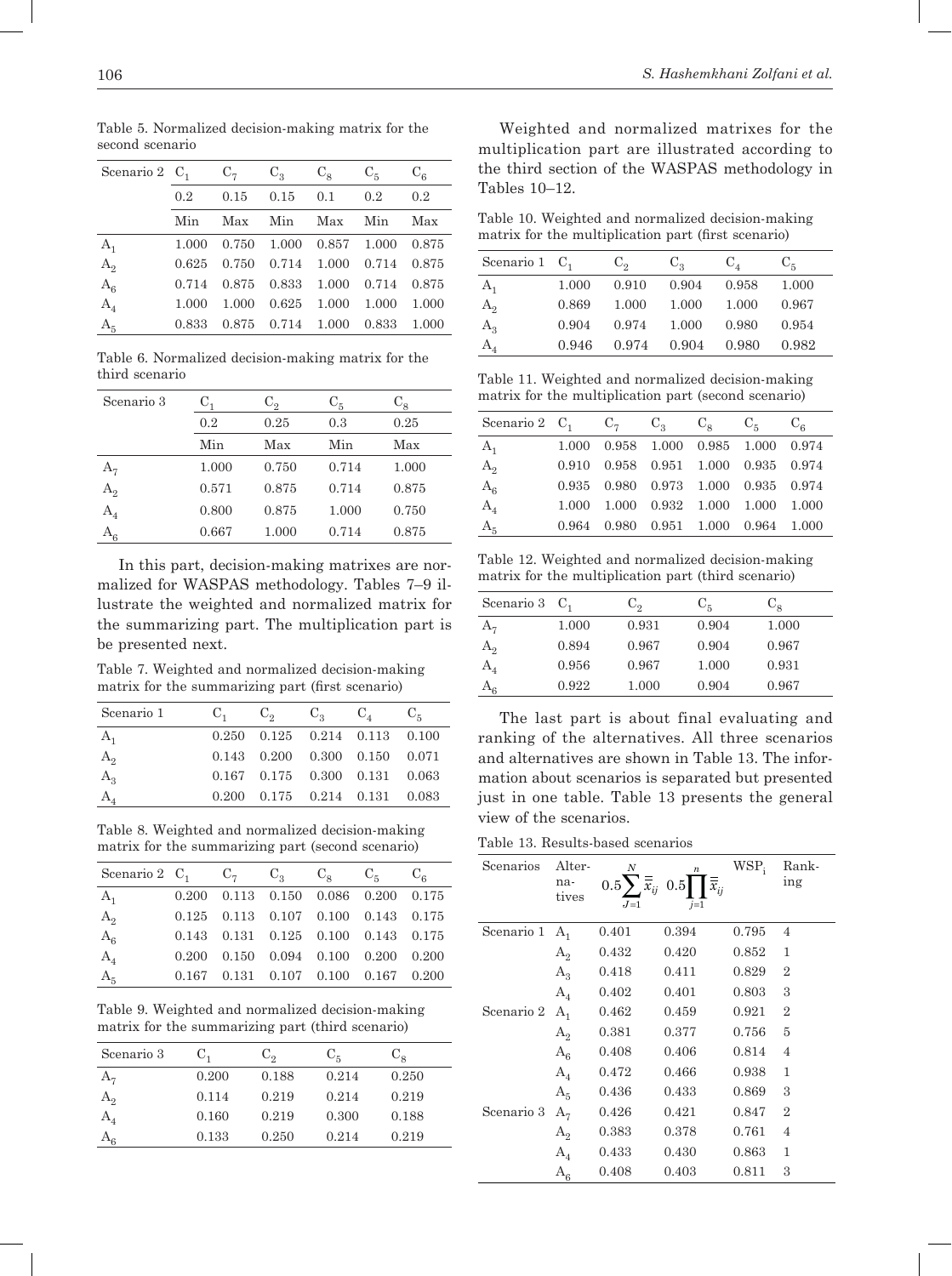In the next section, the main contribution of this study will be described carefully in detail, which can help to understand what exactly MADM based scenarios are.

# **4.1.4. Fourth step: final evaluations based on results**

The last step of this new concept is about evaluating all information and results in the best way. Presenting all data together is considered as the first step in the final evaluation. Weights of criteria are shown in Table 14. It is easier to put all information together for making a better decision.

Table 14. Weights of criteria based on the scenarios

|                                                      |  |  |  | $C_1$ $C_2$ $C_3$ $C_4$ $C_5$ $C_6$ $C_7$ $C_8$ |  |
|------------------------------------------------------|--|--|--|-------------------------------------------------|--|
| Scenario 1 $0.25$ $0.2$ $0.3$ $0.15$ $0.1$ $ -$      |  |  |  |                                                 |  |
| Scenario 2 $0.2$ - $0.15$ - $0.2$ $0.2$ $0.15$ $0.1$ |  |  |  |                                                 |  |
| Scenario 3 0.2 0.25 - - 0.3 - - 0.25                 |  |  |  |                                                 |  |

In addition, Table 15 is designed to illustrate all information about alternatives and priorities based on WASPAS methodology results.

Table 15. All information about alternatives and priorities in the scenarios

|                | $A_{1}$ | $A_2$ | $A_2$ | $A_{\Lambda}$ | $A_5$ |  |
|----------------|---------|-------|-------|---------------|-------|--|
| Scenario 1 4   |         |       |       |               |       |  |
| Scenario 2 2   |         | h     |       |               |       |  |
| Scenario $3 -$ |         |       |       |               |       |  |

# **4.1.4.1. First round analysis: finding the most effective criterion and applicable alternative**

The first action in the final analysis part is finding the most influential criterion and applicable alternative. How should they be considered? The answer is, the same forms exist due to the number of scenarios. As it can be seen in Table 14, two criteria (one and five) are critical in all scenarios, and it can be concluded that these are the most effective criteria in comparison to others. Moreover, the process is the same for Table 15. Both alternatives, two and four, are active in all scenarios. Hence, these two alternatives can be considered as the most applicable alternatives. Table 16 is the shown priority of criteria based on their effectiveness. Weights of criteria based on different scenarios are presented as well.

The possibility rate about the occurrence of a scenario is considered in this part. This rate is predicted by experts, methods of analysis etc. The possibility rate can be easily added to calculations.

The same as criteria, alternatives are evaluated based on applicability. The final priority based on their applicability is illustrated in Table 16.

# **4.1.4.2. Second round analysis: preparing for unpredictable scenarios (wild card scenarios)**

As presented in the previous section, all probable scenarios can be considered, but some scenarios

Table 16. Investigation on effectiveness of criteria based on scenarios

|       | Impact on scenarios        | Average weights |                          | Weights based on effectiveness Ranking based on effectiveness |
|-------|----------------------------|-----------------|--------------------------|---------------------------------------------------------------|
| $C_1$ | $3 \text{ of } 3 = 96100$  | 0.217           | $0.217 * 1 = 0.217$      |                                                               |
| $C_2$ | 2 of $3 = \%66.67$         | 0.225           | $0.225 * 0.6667 = 0.150$ | 3                                                             |
| $C_3$ | 2 of $3 = \%66.67$         | 0.225           | $0.225 * 0.6667 = 0.150$ | 3                                                             |
| $C_4$ | 1 of $3 = 9633.34$         | 0.15            | $0.15 * 0.3334 = 0.050$  | 7                                                             |
| $C_5$ | $3 \text{ of } 3 = \% 100$ | 0.2             | $0.2 * 1 = 0.2$          | 2                                                             |
| $C_6$ | 1 of $3 = 9633.34$         | 0.2             | $0.2 * 0.3334 = 0.067$   | 6                                                             |
| $C_7$ | 1 of $3 = 9633.34$         | 0.15            | $0.15 * 0.3334 = 0.050$  |                                                               |
| $C_8$ | 2 of $3 = \%66.67$         | 0.175           | $0.175 * 0.6667 = 0.117$ | 5                                                             |

|  | Table 17. Investigation on effectiveness of criteria based on scenarios |  |  |  |  |
|--|-------------------------------------------------------------------------|--|--|--|--|
|  |                                                                         |  |  |  |  |
|  |                                                                         |  |  |  |  |

|                             | Applicability impact on<br>scenarios | Priority based on<br>average | Primary ranking | Weights based on ef-<br>fectiveness | Priority based of ap-<br>plicability |
|-----------------------------|--------------------------------------|------------------------------|-----------------|-------------------------------------|--------------------------------------|
| $A_1$                       | 2 of $3 = \%66.67$                   | 3                            | 4               | $3/0.6667 = 4.498$                  | 3                                    |
| $A_2$                       | $3 \text{ of } 3 = 96100$            | 3.33                         | 5.              | $3.33/1 = 3.33$                     |                                      |
| $A_3$                       | 1 of $3 = 9633.34$                   | 2                            |                 | $2/0.3334 = 5.989$                  | 5                                    |
| $A_{\scriptscriptstyle{A}}$ | $3 \text{ of } 3 = 96100$            | 1.667                        |                 | $1.667/1 = 1.667$                   |                                      |
| $A_{5}$                     | 1 of $3 = 9633.34$                   | 3                            |                 | $3/0.3334 = 8.983$                  |                                      |
| $A_6$                       | 2 of $3 = \%66.67$                   | 3.5                          | 6               | $3.5/0.6667 = 5.250$                | 4                                    |
| $A_{\sigma}$                | 1 of $3 = 9633.34$                   | $\Omega$                     |                 | $2/0.3334 = 5.989$                  | Ð                                    |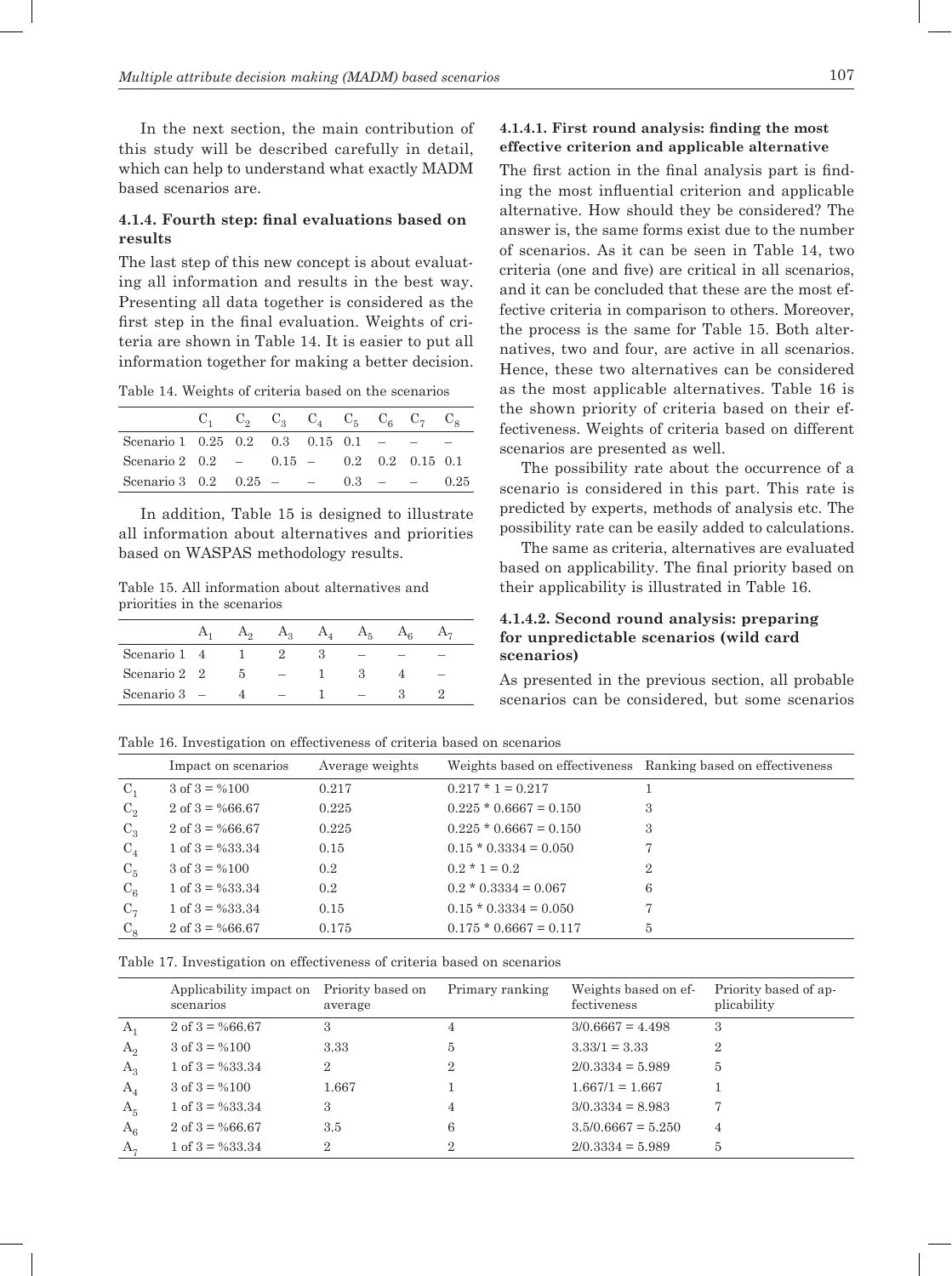and cases cannot be even imagined. This type of unpredictable scenario is called a wild-card scenario. In the previous section, the most effective criterion and applicable alternative were identified. However, a question still remains open: can we predict everything that will happen in the future? The answer is no because some accidents can occur suddenly without any control of them. What can decision makers do with these situations? This is the last step and analysis section for MADMbased scenarios.

# **4.1.4.2.1. First step: categorizing the wild card in different categories**

Categorizing can be considered as the first step toward reaching this aim of controlling unpredictable scenarios. Decision makers should consider different categories such as political, social concepts, movements, radical technological changes, militaries, and other situations in practice for a specific topic. This action can separate different complicated unpredictable situations into smaller parts, which can be easier to solve. This helps decision makers think better and concentrate.

#### **4.1.4.2.2. Second step: following weak signals**

Experts are needed for different critical categories and situations. Experts who are part of national and international movements in all aspects of different categories can be helpful in this section of the study. They can follow up weak signals in different categories. This can be one of the best solutions for controlling and monitoring the future. Eventually, control over weak signals can turn into controlling of wild card scenarios. Also, some scenarios can be created for weak signals but not necessarily.

# **4.1.4.2.3. Third step: partnership with different institutions and crisis management centres**

Once categorizing for identifying weak signals is improved, a partnership with critical institutions and centres seems necessary for controlling unpredictable futures. Making a decision about critical and vital topics needs a special attention. Decision makers should be more cautious about everything related to the future. A partnership can provide much suitable information for making a better decision. Being ready for unpredictable futures and scenarios needs appropriate cooperation among all data centres.

### **4.1.4.2.4. Fourth step: creating wild card scenarios**

After completion of all previous sections, decision makers can provide some wild card scenarios. Being prepared for unpredictable futures is complicated and hard, but these types of scenarios can be useful preparing for the future. Undoubtedly, these scenarios will not be able to consider all future actions but can make some suitable abilities and potentials to control future happenings. These scenarios can be considered just as calculations for a most effective criterion and applicable alternative. These scenarios can be joined with the previous scenarios or considered completely separately, and this is related to decision makers' needs. This step, generally, can be considered more in future studies about MADM-based scenarios.

### **5. CONCLUSIONS**

The study about future topics is critical. MADM models are valuable and useful methods for decision making at different levels of decision processes. Classical MADM models do not consider future in their concepts. There are some new trends in applying the future perspective in MADM calculation structures. As a quantitative structure, this framework is powerful and can be used in other qualitative methods. The MADM structure is flexible to be applied to other methods. This is the general paradigm for applying MADM with other methodologies in future studies.

Scenarios in both versions, planning and building, are especially powerful for exploring the futures. Scenarios are very useful but they are qualitative and can be considered as a disadvantage. Recently, different quantitative methodologies have been applied with scenarios in a wide range. These combinations are discussed in the literature review section. This new trend is in the developing phase and will be progressed continually until big changes.

Scenarios-based MCDM is one of the new combinations of these two fields but follows a different perspective. MCDM and especially MADM methods were applied to evaluating scenarios in practice for selecting the best scenario. This is not the general paradigm of this study and it can be seen easily in its structure. MADM framework is the main concept and scenarios just working as directors of structure, which means in a different situation and scenario, MADM model of decisionmaking can be dynamically changed. This study demonstrated how decisions can be made in such situations.

New definitions have been introduced for the final analysis of MADM-based scenarios, which have the most effective criterion and applicable alternative. With these steps, MADM-based scenarios were evaluated dynamically for all scenari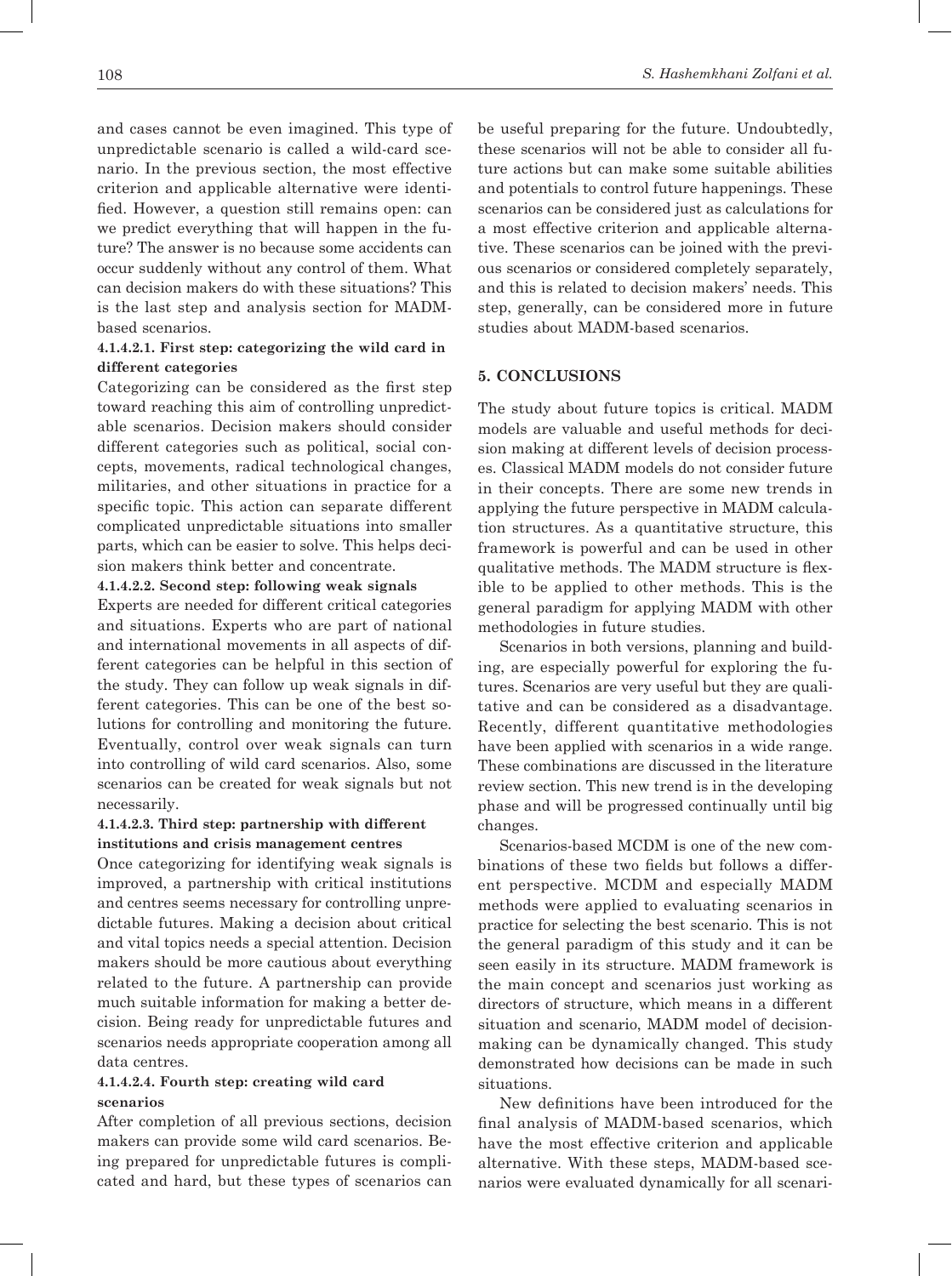os and situations. As mentioned in Tables 16 and 17, the final evaluation was done due to its special structure.

Eventually, wild card scenarios were considered for unpredictable situations and scenarios. This section answers a special need. A question is answered on how to apply MADM-based scenarios for these unpredictable situations. Four steps were designed to reach this aim and described in detail. This research presents a new paradigm in decision making about the future topics with applying both MADM models and scenarios in a suitable framework and can be considered in future studies as a new methodology.

Suggestions for probable future studies:

- Applying wild card scenarios as a test run with a case study.
- Developing a classical framework of MADM models for MADM-based scenario needs.
- Simulating scenarios based on MADM-based scenario approach in real cases with numerous probable situations in practice.
- Working in a multi-disciplinary manner on categories and their reasons (concentrating more on social, political and other constraints).

### **REFERENCES**

- Aguezzoul, A. 2014. Third-party logistics selection problem: a literature review on criteria and methods, *Omega* 49: 69–87. http://dx.doi.org/10.1016/j.omega.2014.05.009
- Behzadian, M.; Kazemzadeh, R. B.; Albadvi, A.; Aghdasi, M. 2010. PROMETHEE: a comprehensive literature review on methodologies and applications, *European Journal of Operational Research* 200(1): 198–215. http://dx.doi.org/10.1016/j.ejor.2009.01.021
- Behzadian, M.; Khanmohammadi Otaghsara, S.; Yazdani, M.; Ignatius, J. 2012. A state-of the-art survey of TOPSIS applications, *Expert Systems with Applications* 39(17): 13051–13069. http://dx.doi.org/10.1016/j. eswa.2012.05.056
- Bagočius, V.; Zavadskas, E. K.; Turskis, Z. 2014a. Sequence determining of construction of the offshore wind farm construction applying permutation method, *E&M Ekonomie a Management* 17(3): 50–61.
- Bagočius, V.; Zavadskas, E. K.; Turskis, Z. 2014b. Multiperson selection of the best wind turbine based on the multi-criteria integrated additive-multiplicative utility function, *Journal of Civil Engineering and Management* 20(4): 590–599. http://dx.doi.org/10.38 46/13923730.2014.932836
- Bitarafan, M.; Hashemkhani Zolfani, S.; Lale Arefi, S.; Zavadskas, E. K.; Mahmoudzadeh, A. 2014. Evaluation of real-time intelligent sensors for structural health monitoring of bridges based on SWARA-WASPAS: a case in Iran, *Baltic Journal of Road*

*and Bridge Engineering* 9(4): 333–340. http://dx.doi. org/10.3846/bjrbe.2014.40

- Bradfield, R. G.; Wright, G.; Burt, C. G.; van der Heijden, K. 2005. The origins and evolution of scenario techniques in long range business planning, *Futures* 37(8): 795–812. http://dx.doi.org/10.1016/j.futures.2005.01.003
- Browne, D.; O'Regan, B.; Moles, R. 2010. Use of multicriteria decision analysis to explore alternative domestic energy and electricity policy scenarios in an Irish city-region, *Energy* 35: 518–528. http://dx.doi. org/10.1016/j.energy.2009.10.020
- Campanella, G.; Ribeiro, R. A. 2011. A framework for dynamic multiple-criteria decision making, *Decision Support Systems* 52: 52–60. http://dx.doi. org/10.1016/j.dss.2011.05.003
- Chai, J.; Liu, J. N. K.; Ngai, E. W. T. 2013. Application of decision-making techniques in supplier selection: a systematic review of literature, *Expert Systems with Applications* 40(10): 3872–3885. http://dx.doi. org/10.1016/j.eswa.2012.12.040
- Chakraborty, S.; Zavadskas, E. K. 2014. Applications of WASPAS method in manufacturing decision making, *Informatica* 25(1): 1–20. http://dx.doi.org/10.15388/ Informatica.2014.01
- Chen, Y.; Li, B. 2011. Dynamic multi-attribute decision making model based on triangular intuitionistic fuzzy numbers, *Scientia Iranica* B18(2): 268–274. http://dx.doi.org/10.1016/j.scient.2011.03.022
- Chung, E. S.; Kim, Y. 2014. Development of fuzzy multi-criteria approach to prioritize locations of treated wastewater use considering climate change scenarios, *Journal of Environmental Management* 146: 505– 516. http://dx.doi.org/10.1016/j.jenvman.2014.08.013
- Dejus, T.; Antucheviciene, J. 2013. Assessment of health and safety solutions at a construction site, *Journal of Civil Engineering and Management* 19(5): 728–737. http://dx.doi.org/10.3846/13923730.2013.812578
- Durbach, I. 2014. Outranking under uncertainty using scenarios, *European Journal of Operational Research* 232: 98–108. http://dx.doi.org/10.1016/j. ejor.2013.06.041
- Durbach, I. N.; Stewart, T. J. 2012a. Modeling uncertainty in multi-criteria decision analysis, *European Journal of Operational Research* 223: 1–14. http:// dx.doi.org/10.1016/j.ejor.2012.04.038
- Durbach, I.; Stewart, T. 2012b. A comparison of simplified value function approaches for treating uncertainty in multi-criteria decision analysis, *Omega* 40: 456– 464. http://dx.doi.org/10.1016/j.omega.2011.08.004
- Durbach, I.; Stewart, T. 2003. Integrating scenario planning and goal programming, *Journal of Multi-Criteria Decision Analysis* 12: 261–271. http://dx.doi. org/10.1002/mcda.362
- Fasanghari, M.; Amalnick, M. S.; Taghipour Anvari, R.; Razmi, J. 2015. A novel credibility- based group decision making method for enterprise architecture scenario analysis using data envelopment analysis, *Applied Soft Computing* 32: 347–368. http://dx.doi. org/doi:10.1016/j.asoc.2015.03.052
- Gonzalez-Prida, V.; Viveros, P.; Barbera, L.; Crespo Marquez, A. 2014. Dynamic analytic hierarchy process: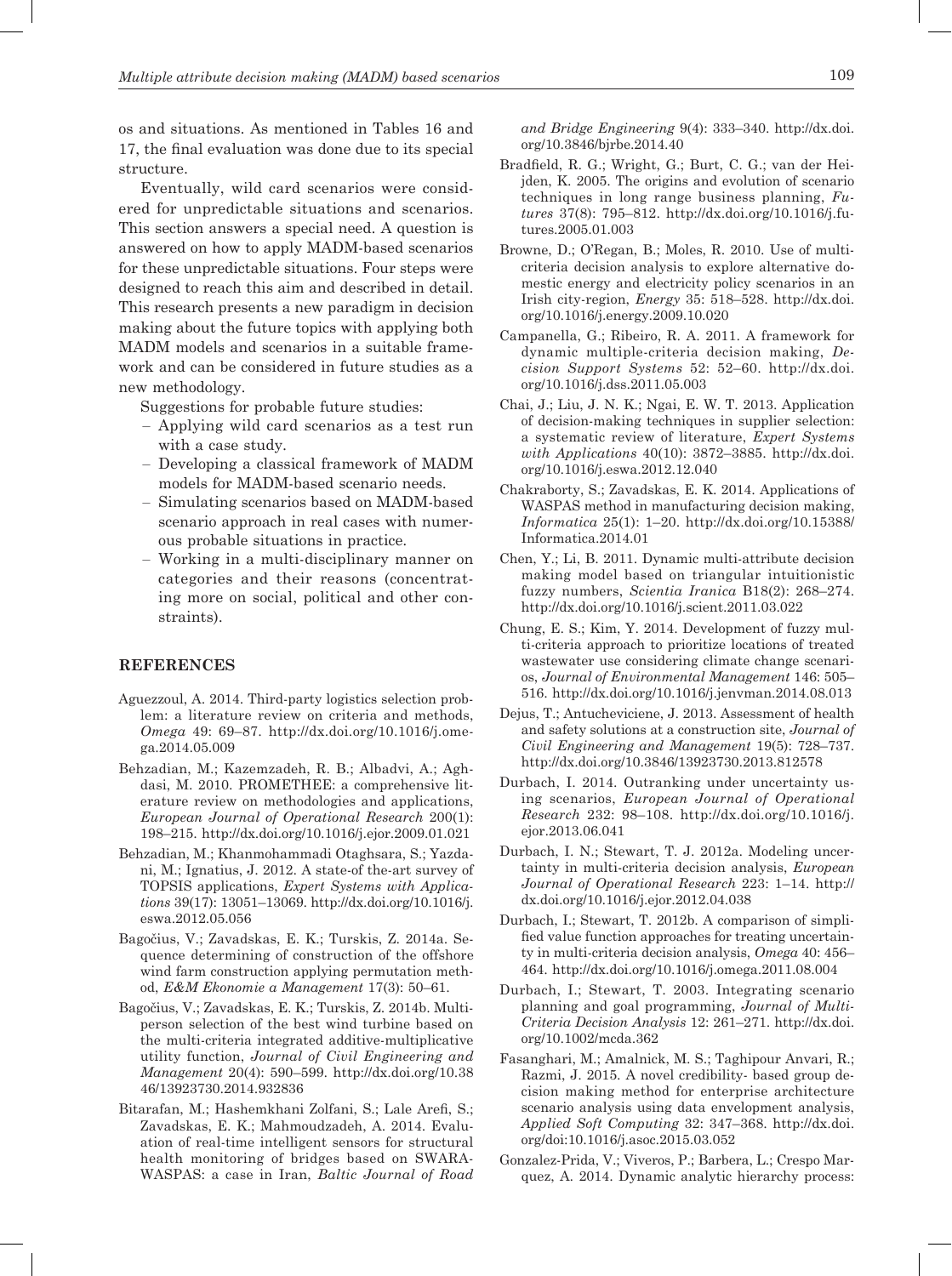AHP method adapted to a changing environment, *Journal of Manufacturing Technology Management* 24(4): 457–475.

- Hashemkhani Zolfani, S.; Aghdaie, M. H.; Derakhti, A.; Zavadskas, E. K.; Morshed Varzandeh, M. H. 2013. Decision making on business issues with foresight perspective: an application of new hybrid MCDM model in shopping mall locating, *Expert Systems with Applications* 40: 7111–7121. http://dx.doi. org/10.1016/j.eswa.2013.06.040
- Hashemkhani Zolfani, S.; Maknoon, R.; Zavadskas, E. K. 2015. Multiple Nash Equilibriums and evaluation of strategies. New application of MCDM methods, *Journal of Business Economics and Management* 16(2): 290–306. http://dx.doi.org/10.3846/1611 1699.2014.967715
- Ishizaka, A.; Labib, A. 2011. Review of the main developments in the analytic hierarchy process, *Expert Systems with Applications* 38(11): 14336–14345. http://dx.doi.org/10.1016/j.eswa.2011.04.143
- Jassbi, J. J.; Ribeiro, R. A.; Varela, L. R. 2014. Dynamic MCDM with future knowledge for supplier selection, *Journal of Decision Systems* 23(3): 232–248. http:// dx.doi.org/10.1080/12460125.2014.886850
- Liou, J. J. H.; Tzeng, G. H. 2012. Comments on "Multiple criteria decision making (MCDM) methods in economics: an overview", *Technological and Economic Development of Economy* 18(4): 672–695. http:// dx.doi.org/10.3846/20294913.2012.753489
- Liu, X.; Ma, S.; Tian, J.; Jia, N.; Li, G. 2015a. A system dynamics approach to scenario analysis for urban passenger transport energy consumption and CO2 emissions: a case study of Beijing, *Energy Policy* 85: 253–270. http://dx.doi.org/10.1016/j.enpol.2015.06.007
- Liu, X.; Mao, G.; Ren, J.; Man Li, R. Y.; Guo, J.; Zhang, L. 2015b. How might China achieve its 2020 emissions target? A scenario analysis of energy consumption and  $CO<sub>2</sub>$  emissions using the system dynamics model, *Journal of Cleaner Production* 103: 401–410. http://dx.doi.org/10.1016/j.jclepro.2014.12.080
- Lou, C.; Kou, G.; Peng, Y.; Ge, X. 2010. DMCDM: a dynamic multi criteria decision making model for sovereign credit default risk evaluation, in *2nd International Conference on Software Engineering and Data Mining (SEDM)*, 23–25 June 2010, Chengdu, 489–494.
- Mardani, A.; Jusoh, A.; Zavadskas, E. K. 2015. Fuzzy multiple criteria decision-making techniques and applications – two decades review from 1994 to 2014, *Expert Systems with Applications* 42(8): 4126–4148. http://dx.doi.org/10.1016/j.eswa.2015.01.003
- Marzouk, M.; Amer, O.; El-said, M. 2013. Feasibility study of industrial projects using Simos' procedure, *Journal of Civil Engineering and Management* 19(1): 59–68. http://dx.doi.org/10.3846/13923730.2012.734 855
- Petit, P. J.; Fraser, P. D. 2012. What is the best energy delivery systems for hand-held stope drilling and associated equipment in narrow-reef hard rock mines?, in *5th international platinum conference "A catalyst for change"*, 17–21 September 2012, Sun City, South Africa, 1037–1053.
- Potvin, J. Y.; Soriano, P.; Vallee, M. 2004. Generating trading rules on the stock markets with genetic programming, *Computers and Operations Research* 31: 1033–1047. http://dx.doi.org/10.1016/S0305- 0548(03)00063-7
- Ram, C.; Montibeller, G. 2013. Exploring the impact of evaluating strategic options in a scenario-based multi-criteria framework, *Technological Forecasting & Social Change* 80: 657–672. http://dx.doi. org/10.1016/j.techfore.2012.09.019
- Ribeiro, F.; Ferreira, P.; Araújo, M. 2013. Evaluating future scenarios for the power generation sector using a Multi-Criteria Decision Analysis (MCDA) tool: the Portuguese case, *Energy* 52: 126–136. http://dx.doi. org/10.1016/j.energy.2012.12.036
- Rousis, K.; Moustakas, K.; Malamis, S.; Papadopoulos, A.; Loizidou, M. 2008. Multi-criteria analysis for the determination of the best WEEE management scenario in Cyprus, *Waste Management* 28: 1941– 1954. http://dx.doi.org/10.1016/j.wasman.2007.12.001
- Sawicka, H.; Zak, J. 2014. Ranking of distribution system's redesign scenarios using stochastic MCDM/A procedure, *Procedia – Social and Behavioral Sciences* 111: 186–196. http://dx.doi.org/10.1016/j.sbspro.2014.01.051
- Šiožinytė, E.; Antuchevičienė, J. 2013. Solving the problems of daylighting and tradition continuity in a reconstructed vernacular building, *Journal of Civil Engineering and Management* 19(6): 873–882. http:// dx.doi.org/10.3846/13923730.2013.851113
- Stelzer, B.; Meyer-Brötz, F.; Schiebel, E.; Brecht, L. 2015. Combining the scenario technique with bibliometrics for technology foresight: the case of personalized medicine, *Technological Forecasting & Social Change* 98: 137–156. http://dx.doi.org/10.1016/j.techfore.2015.06.008
- Stewart, T. 2005. Dealing with uncertainties in MCDA, in Figueira, J.; Greco, S.; Ehrgott, M. (Eds.). *Multiple criteria decision analysis: state of the art surveys*. International Series in Operations Research & Management Science 78: 445–466.
- Stewart, T. J.; French, S.; Rios, J. 2013. Integrating multi-criteria decision analysis and scenario planning – review and extension, *Omega* 41: 679–688. http://dx.doi.org/10.1016/j.omega.2012.09.003
- Štreimikiene, D.; Šliogeriene, J.; Turskis, Z. 2016. Multicriteria analysis of electricity generation technologies in Lithuania, *Renewable Energy* 85: 148–156. http:// dx.doi.org/10.1016/j.renene.2015.06.032
- Supriyasilp, T.; Pongput, K.; Bonyasirikul, T. 2009. Hydropower development priority using MCDM method, *Energy Policy* 37(5): 1866–1875. http://dx.doi. org/10.1016/j.enpol.2009.01.023
- Tadic, S. R.; Zecevic, S. M.; Krstic, M. D. 2014. Ranking of logistics system scenarios for central business district, *Promet – Traffic & Transportation* 26(2): 159–167.
- Trutnevyte, E.; Stauffacher, M.; Scholz, R. W. 2012. Linking stakeholder visions with resource allocation scenarios and multi-criteria assessment, *European Journal of Operational Research* 219: 762–772. http://dx.doi.org/10.1016/j.ejor.2012.01.009